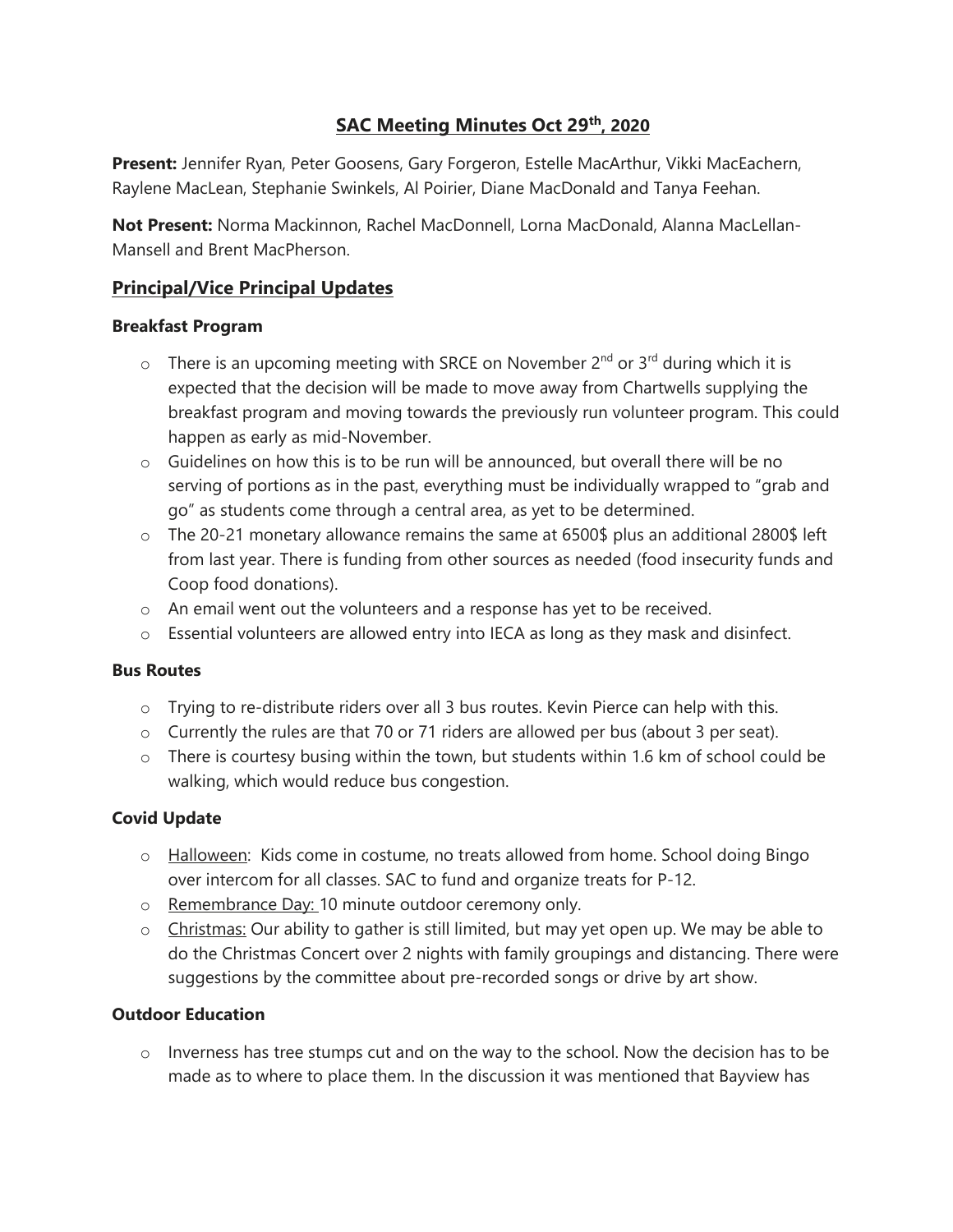outdoor classroom with stumps and Richmond had the technical class build and design one prior to Covid-era pressures.

- o P-1 students have been measured for "outdoor suits", which are now ordered. Storage will be an issue, perhaps a mobile rack can be built.
- o Peter and Phil Blackwood are collaborating to create cohort outdoor "buckets" for outdoor play.
- o Need for outdoor academic equipment, there was some questions regarding what that might entail.

### **NS Schools Models for Learning during Covid**

- $\circ$  Blended Model (B): P-8 can remain in building, however Peter has proposed that at IECA P-12 can remain in the building. Chrome books for Grade 3 students are on route. Students can book access time in IECA to use the internet or to access teaching staff.
- $\circ$  Home Model(C): Will occur zone by zone, not provincially. There will be more testing opportunities and the learning model will resemble the pre-Covid style.

#### **General Information**

- o No coat racks for the Grade 4 and 5 classes yet, the measurements were done in September, but awaiting construction.
- o Gay-Strait Alliance: there should be a chapter in each school, there is a small amount of funding available.
- o Wellness Day for Mental Health: perhaps a day later in the year could be set aside. There was some discussion about presenters and remote presenting possibilities(e.g. Zoom)

### **Survey**

- Overview: There were 20 respondents (teachers and administrative staff). The overall response was very positive. Most respondents were so thankful to be in school again and to live in our area.
- Challenges identified: 1) the pressures of teaching under conditions of Covid-19. 2) The frustrations of working remotely with technology, such as access to reliable internet service. 3) The uncertainties of outdoor learning, such as an adequate shelter and professional development for the teachers. 4) The sense of lack of support from the SRCE and the Department of Education during this crisis.
- There was some discussion in the group as to how we could support the teachers and staff with these challenges. Perhaps to voice the importance of reliable internet access.